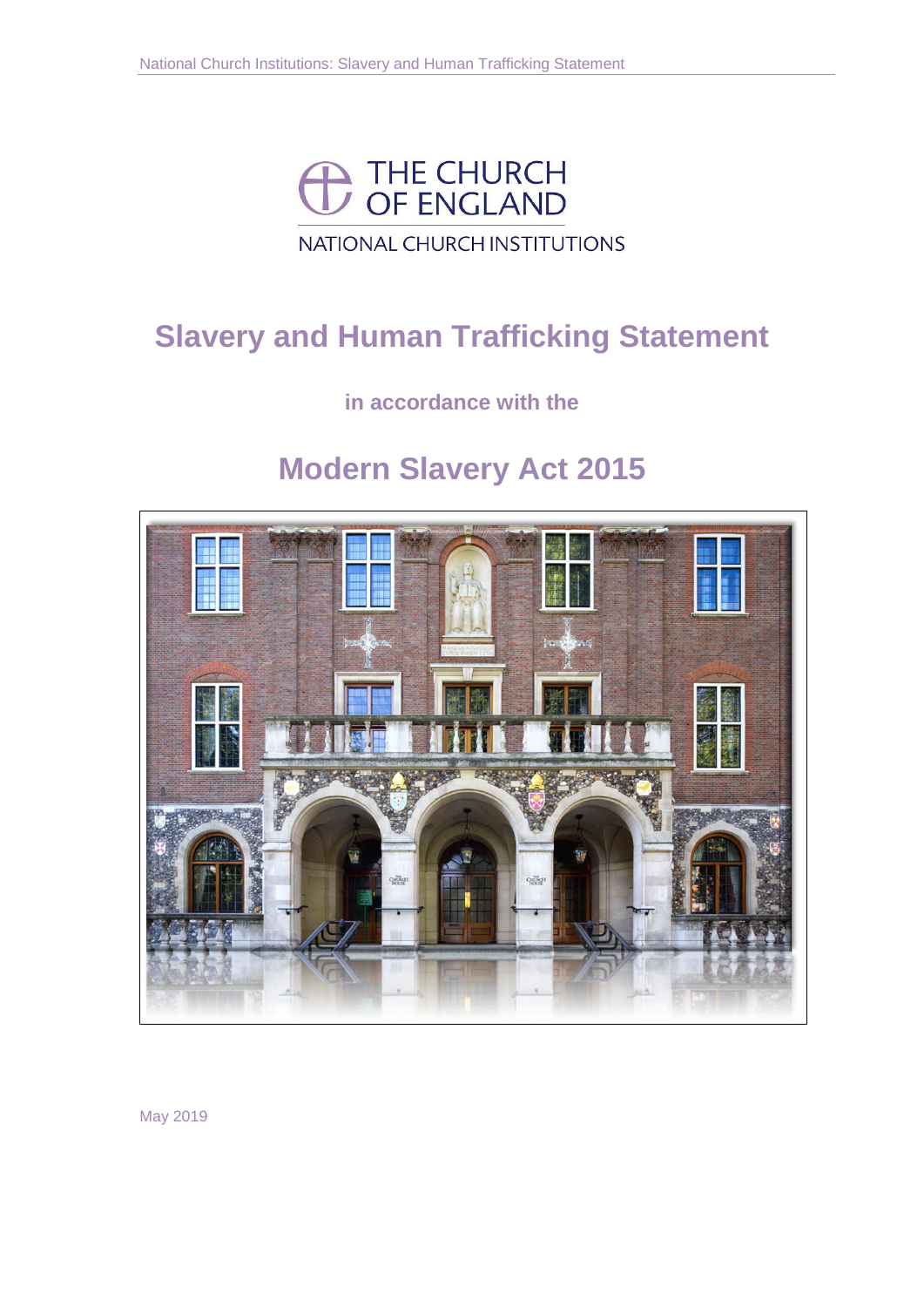## **Contents**

| Appendix: About the National Church Institutions 13 |  |
|-----------------------------------------------------|--|

Contact us: Contact us: Cover photo Church House Church House 27 Great Smith Street London SW1P 3AZ 020 7898 0000 W[: churchofengland.org](http://www.churchofengland.org/)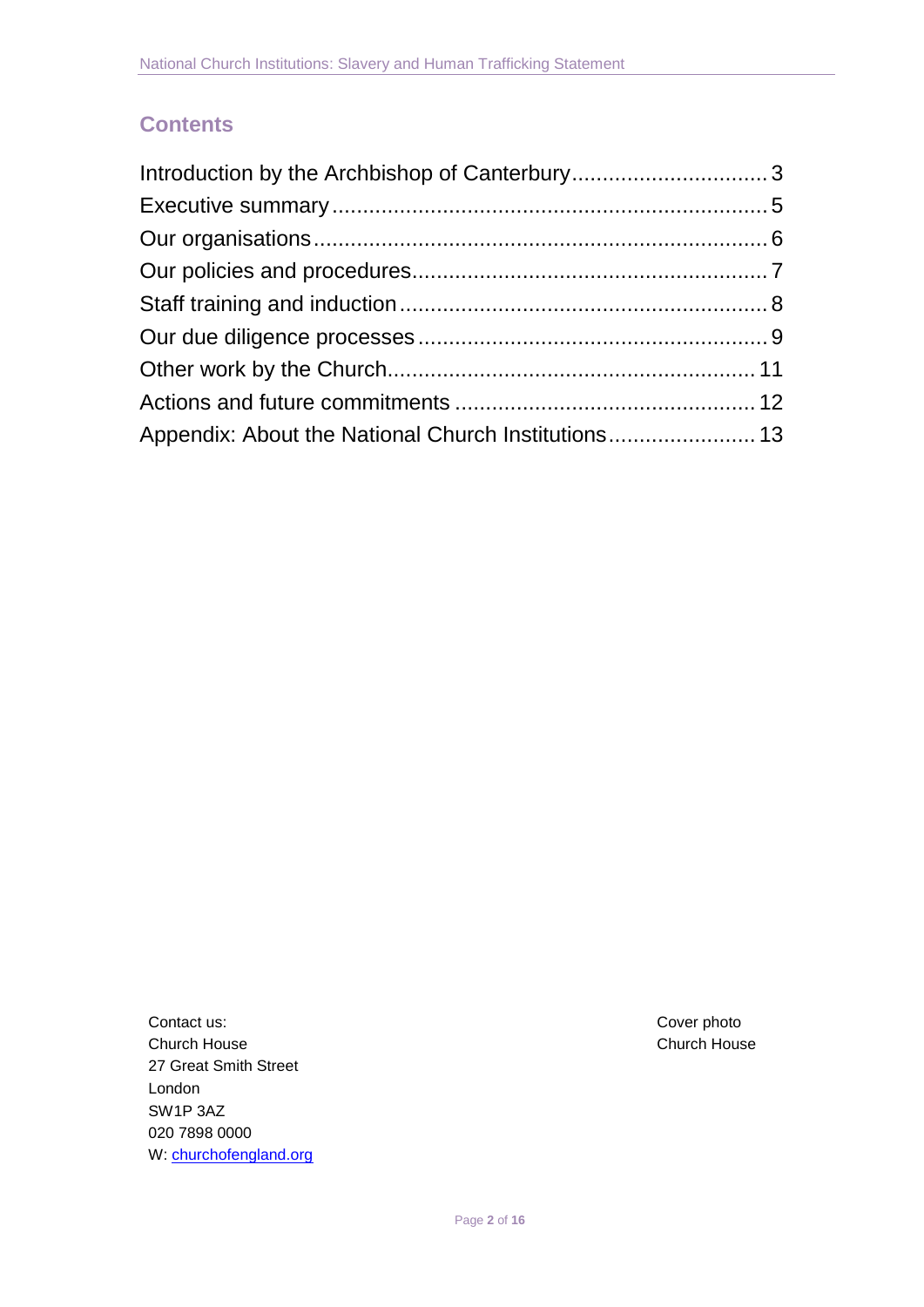### <span id="page-2-0"></span>**Introduction by the Archbishop of Canterbury**

## *Isaiah 58:6*

*'Is not this the kind of fasting I have chosen: to loose the chains of injustice and untie the cords of the yoke, to set the oppressed free and break every yoke?'*

Slavery is all around us, but we are too blind to see it. It is in our hands, and yet we are too insensitive to touch it. The enslaved are next to us in the streets, but we are too ignorant to walk alongside them. It must not be relegated to a footnote in history. It is still a living reality in all our communities, not because we think it is acceptable, but because our sin lies in blindness and ignorance.

Slavery today takes many forms and encompasses a variety of situations, including women forced into prostitution, children and adults forced to work in agriculture, domestic work, or factories and sweatshops producing goods for global supply chains, even entire families forced to work for nothing to pay off generational debts or girls forced to marry older men.

The forms of slavery may differ, but they share the same essential characteristics - the coercive exploitation of the most vulnerable. People are enslaved through unpaid wages, withheld passports, physical violence, fraudulent contracts and un-repayable debt.

The tragedy of slavery is that it is a human condition of our own making. It is driven by human greed and those that would make a profit from excessively cheap labour. Slavery persists for no other reason than it is highly profitable. It is one of the most profitable international criminal industries. It feeds on human vulnerability. The majority of those who find themselves enslaved come from marginalised and impoverished communities.

Slavery never occurs in isolation. It takes place when the rule of law fails and when those that are vulnerable to human exploitation are offered no protection. It is nourished by chaos, conflict and natural disasters - all of which have been sadly on the rise in recent years.

The ground-breaking UK Modern Slavery Act 2015 provides a helpful template. If we are to eradicate modern slavery, then our efforts need to move beyond simply disrupting the flows of slavery to addressing the inequality or weak rule of law in source countries. This will be done alongside serious efforts to make supply chains slavery-free, bringing major investors alongside the work so that success in supply chains can have far-reaching impact, and making it easier to report slavery by making it more visible.

The Church of England is committed to eradicating slavery in all its forms and this statement explains the steps which the National Church Institutions take to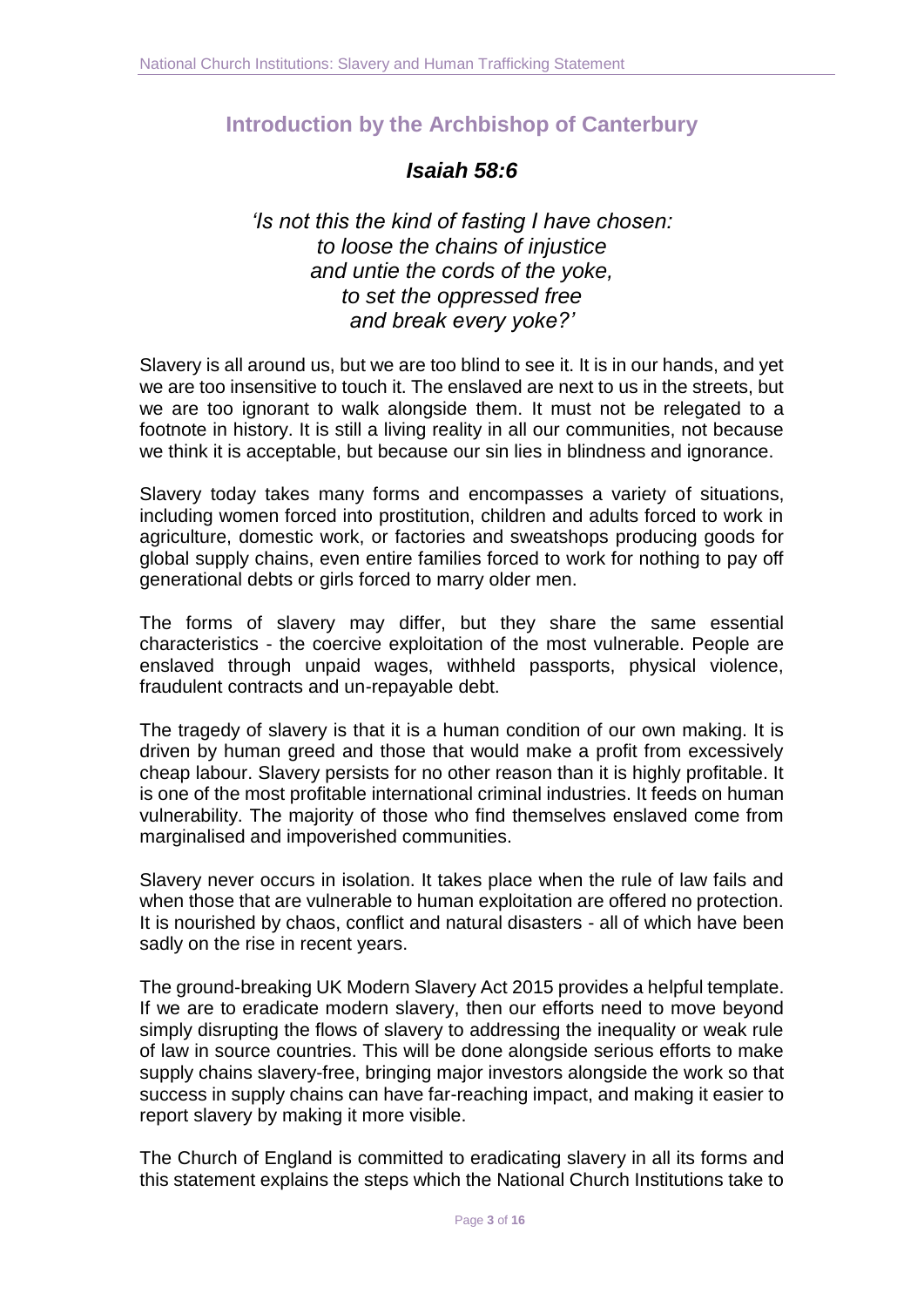try to ensure that it does not exist in any place in our supply chains. In addition, as you will read, we seek to exercise our influence as an investor on the companies in which we invest and to resource the wider Church to tackle this issue through initiatives such as The Clewer Initiative.

+ John Carlier!

The Most Revd and Rt Hon Justin Welby, Archbishop of Canterbury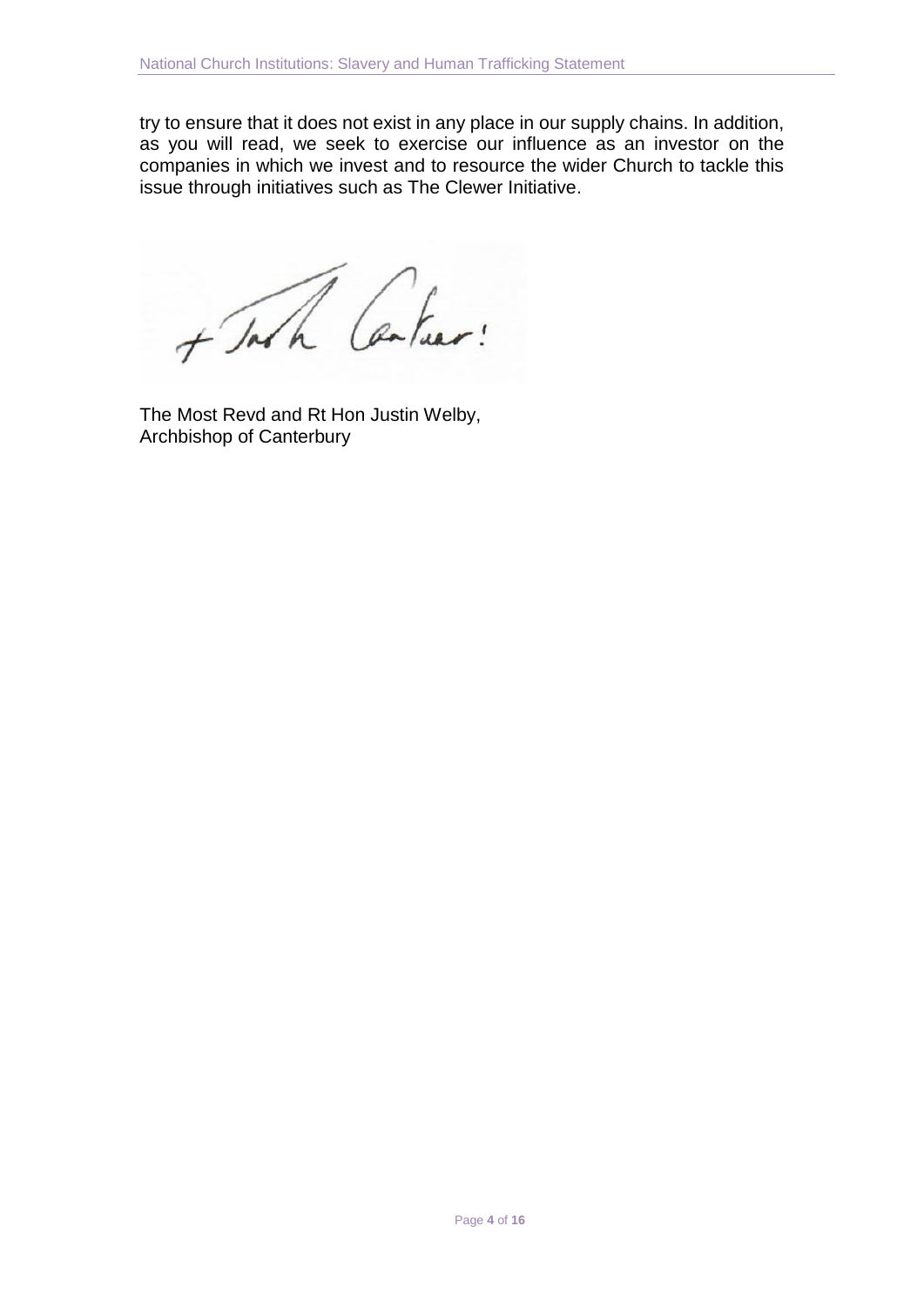#### <span id="page-4-0"></span>**Executive summary**

**40.3 million** people are estimated to be trapped in some form of modern slavery in the world today.

**136,000** victims estimated in the UK (according to the Global Slavery Index).

**5,145** potential victims found in 2017 (UK).

Modern slavery is real. It is happening in our community. More than 200 years after the abolition of the slave trade, there are more slaves worldwide than ever before – an estimated 40 million.

At the core of this crime is deception. Survivors of modern slavery tell stories of being sold a better life. They are often vulnerable, coming from areas where there is little possibility of work. They are offered a job, a chance to make money and to build a new life for themselves. Those who offer these opportunities may even organise their travel to a different country, controlling every aspect of their trip.

The job they are offered turns out to be a lie and instead they are forced to work in difficult and degrading conditions, with little or no pay. The threat of violence, to themselves or their families, hangs over them and traps them in their situation. Even if their trafficker does not physically control them, a mistrust of authority may stop them from going to the police.

The National Church Institutions ("NCIs") are committed to tackling the issue of modern slavery in all its forms. We strive to ensure that acts of modern slavery and human trafficking cannot occur anywhere within our organisations or our supply chains, and we are committed to implementing and enforcing effective systems and controls to prevent this from happening.

We have a zero-tolerance approach to modern slavery and will not knowingly appoint or work with any supplier or partner who cannot demonstrate the same level of commitment in this area. We fully support the investigation and reporting of any supplier found to be in breach of our modern-slavery policy and approach to modern-slavery and human trafficking.

We also seek to use our influence as Institutional Investors to ensure the companies in which we invest take this issue as seriously as we do. We also have a role to play in resourcing and mobilising the local Church in the battle to eradicate modern slavery.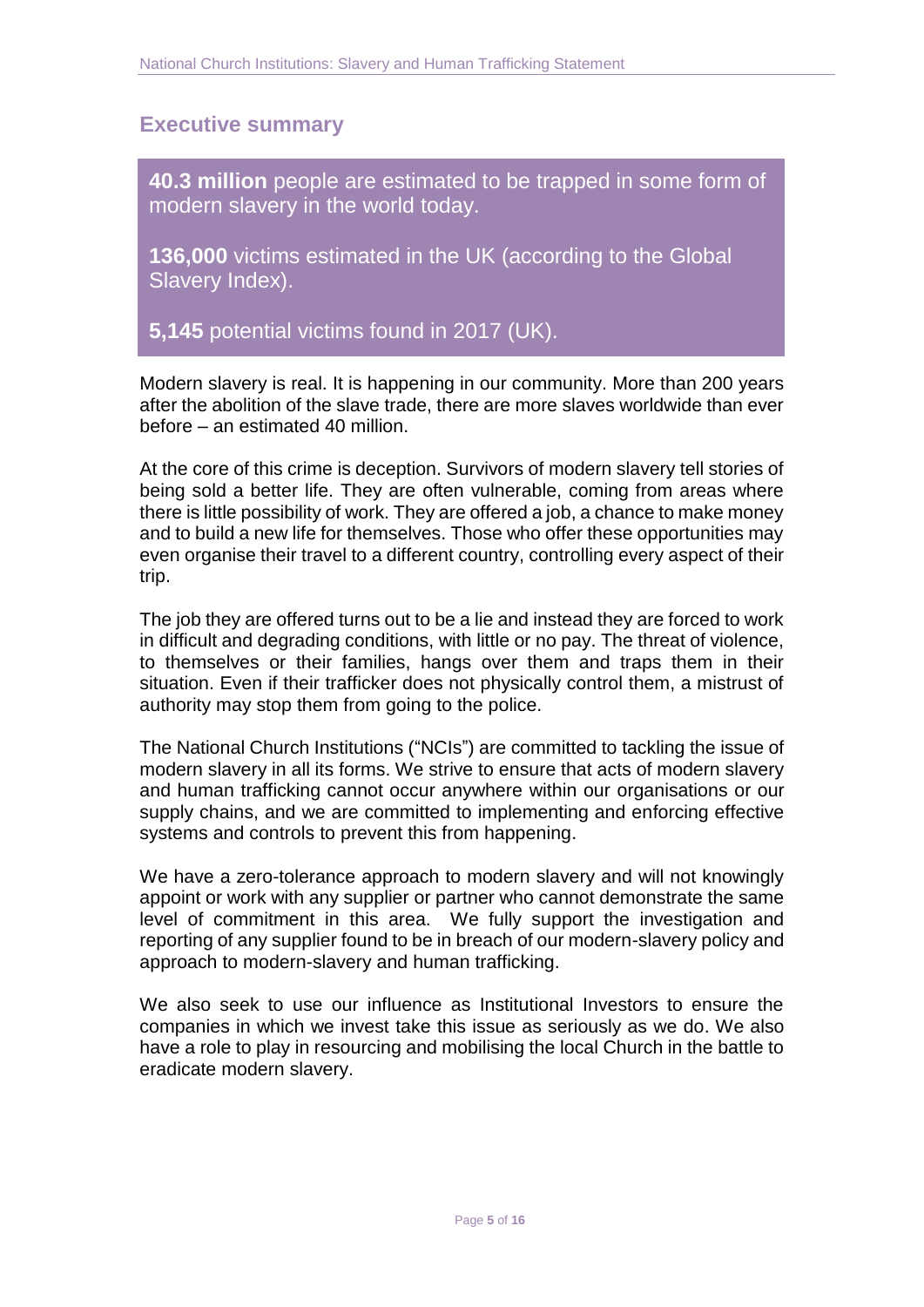#### <span id="page-5-0"></span>**Our organisations**

The NCIs are national administrative bodies that work together to support the mission and ministries of the Church.

Each NCI has a role to play in helping the day-to-day work of churches across England. They serve as the Church's central office, managing finance, education, communications, and more, to keep the Church of England growing. They work with parishes, dioceses (regional offices), schools, other ministries and our partners at a national and international level.

The seven NCIs are:

- **Archbishops Council (Charity No. 1074857)** Co-ordinates, promotes, aids and furthers the work and mission of the Church of England by providing national support to the Church in dioceses and locally, working closely with the House of Bishops and other bodies of the Church.
- **Church Commissioners for England (Charity No. 1140097)** Manages a c. £8bn investment fund to support the work and mission of the Church of England today and for future generations, helping it to remain a Christian presence in every community.
- **The Church of England Pensions Board (Charity No. 236627)** Provides retirement services for those who have served or worked for the Church including administering three pension schemes and providing retirement housing.
- **Church of England Central Services (Charity No. 1155158)** Provides cost-effective support services to the NCIs and the wider church, including Finance, IT, HR, Office Services, Records Management, Legal, Communications and Risk Management, and Internal Audit.
- **The National Society for Promoting Religious Education (Charity No. 313070)** - Promotes and resources nearly 5,000 Church of England and Church in Wales schools
- **The Archbishop of Canterbury (as a Corporation Sole) ("Lambeth Palace")** - The office and home of the Archbishop of Canterbury.
- **The Archbishop of York (as a Corporation Sole) ("Bishopthorpe Palace")** - The office and home of the Archbishop of York.

The NCIs are separate legal entities, but they are a common employer.

This statement has been adopted by all the NCIs on behalf of themselves and their subsidiary entities.

Further information about each of the NCIs and their activities can be found in the [Appendix.](#page-12-0)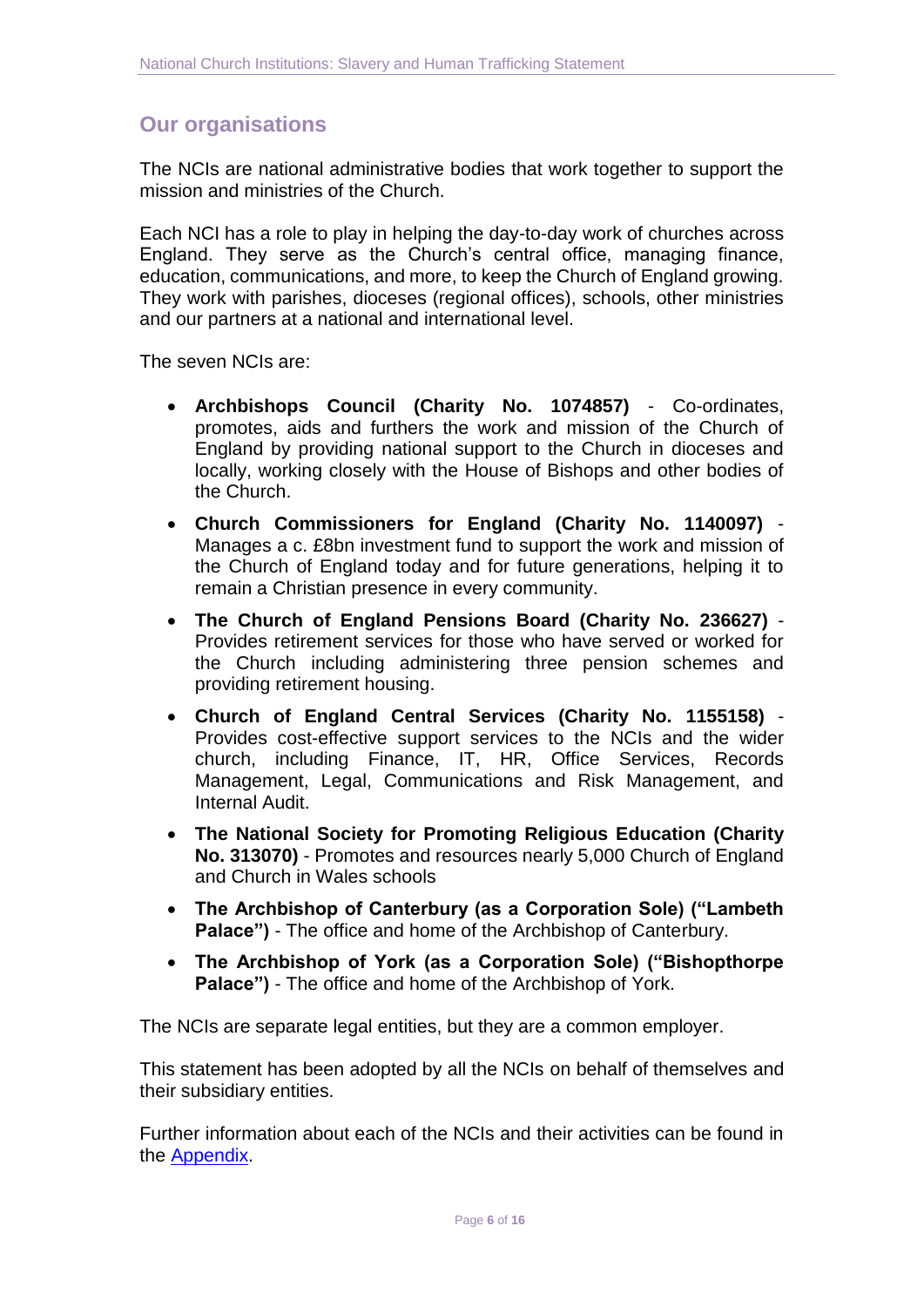#### <span id="page-6-0"></span>**Our policies and procedures**

Our core policies and procedures reflect our commitment to acting ethically in our business relationships and help us enforce effective systems and controls to mitigate the risk of modern slavery occurring in our organisations or our supply chains.

Our policies apply equally to staff, trustees, volunteers, and anyone engaged on a temporary basis.

We make sure that our suppliers are aware of our policies and agree to adhere to the same high standards that we set ourselves.

As part of our commitment to combating modern slavery, the NCIs have implemented or are implementing the following policies within our organisations to assist in minimising the risk of modern slavery and human trafficking occurring in our organisation and supply chain:

- **HR Policies** we deploy a wide range of HR Policies to ensure that staff are properly appointed, paid fairly and enjoy a competitive remuneration package
- **Modern Slavery Policy** sets out the NCIs' approach and process towards managing and minimising the risk of modern slavery and human trafficking from occurring in our organisation and our supply chain
- **Procurement Policy** sets out a number of factors which must be followed when selecting suppliers to assist in ensuring that a good business partner is selected, and includes supplier reputation and compliance with relevant laws and ethical procedures
- **Supplier Code of Conduct** designed to help our suppliers understand the behaviours and standards that are expected of them when working with the NCIs
- **Anti-Fraud, Bribery and Corruption policy** – sets out the NCIs' stance on fraud, bribery and corruption and our approach to preventing, detecting, reporting and investigating fraud, bribery and corruption

*We are in the process of reviewing all of our HR policies*

*A new policy has been drafted for full implementation and roll out in 2019*

*A new policy was implemented and rolled out (with training) in 2018*

*A Code of Conduct was drafted and piloted with new suppliers in 2018. Full roll out planned for 2019.*

*A new policy was implemented and rolled out (with training) in 2018*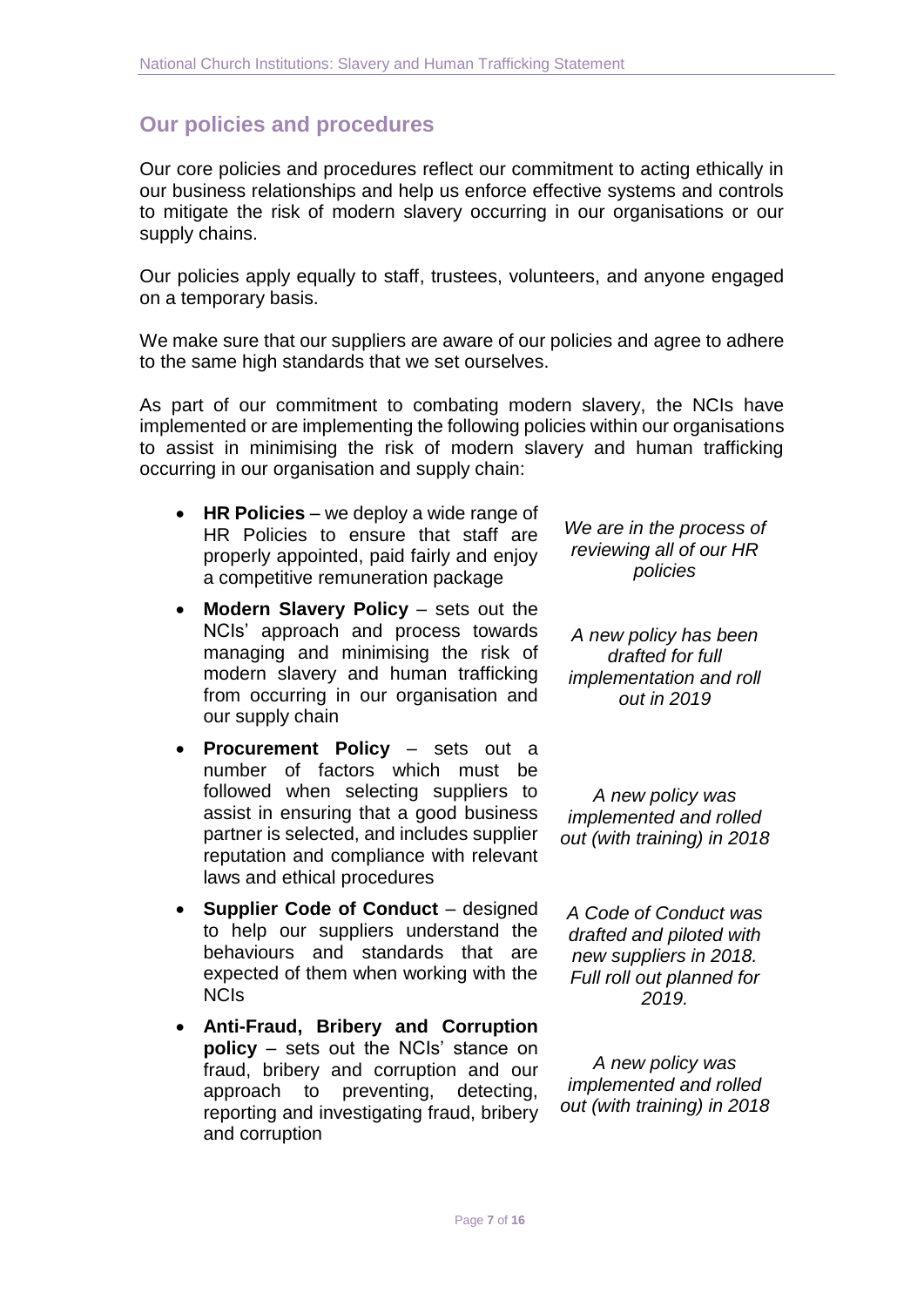- **Compliance regulations** The NCIs seek to act with probity in our professional dealings and so aim to help staff to follow (and be seen to follow) the highest ethical and moral standards in stewarding the assets and resources entrusted to them
- **Whistleblowing policy** The NCIs have put in a place a means by which employees can disclose without fear of reprisal any suspicion of an activity which may be illegal or fraudulent, including instances of modern slavery and human trafficking.

*A full review of these policies is planned for 2019*

*The NCIs have an existing Whistleblowing policy. A new Speak Out & Whistleblowing policy has been drafted for roll out in 2019.* 

Our policies are monitored by a relevant policy owner and updated on a regular basis.

## <span id="page-7-0"></span>Staff training and induction

Once a member of staff commences employment with the NCIs, they must complete an induction process which includes information and training on our policies.

Our policies and statements are available on our intranet and where appropriate our website. Staff are expected to familiarise themselves with these.

Specific training on mitigating the risk of modern slavery and human trafficking in our supply chain is available to relevant members of staff through our procurement training.

Training and resources are also available from the Clewer Initiative who have developed materials for a church audience.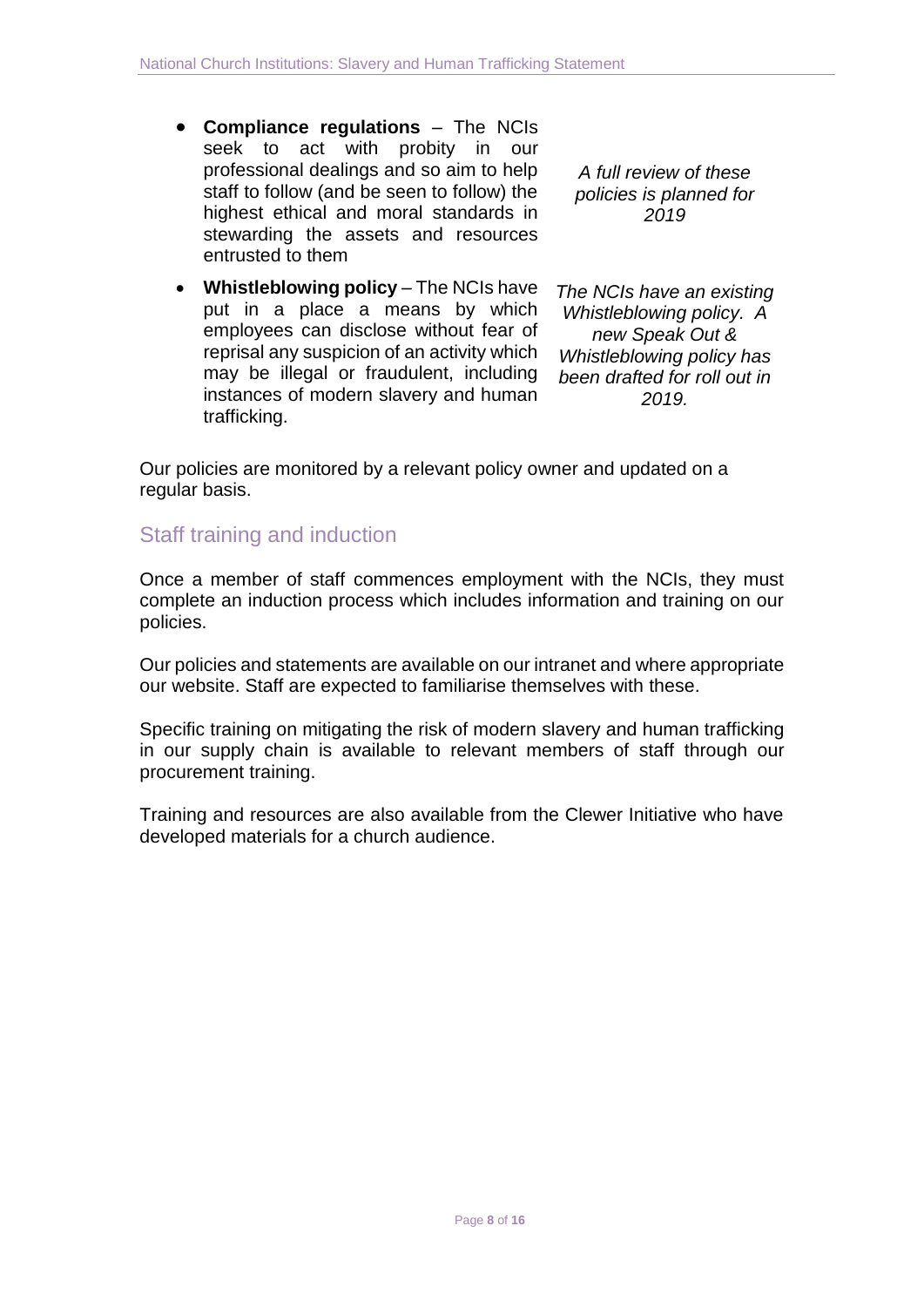#### <span id="page-8-0"></span>**Our due diligence processes**

#### Through our supply chain

During 2018 we established a dedicated procurement function for the NCIs, developed and rolled out a new procurement policy, developed template documents and standardised processes to ensure a good practice procurement approach is adopted and reviewed our supplier onboarding process.

As part of our ongoing efforts to monitor and reduce the risk of slavery and human trafficking occurring within our organisation and supply chain, we have adopted the following due diligence procedures:

- We strive to reduce the risk by undertaking due diligence on our suppliers prior to their appointment through our procurement process;
- Mitigate risk by undertaking reviews with our key supply chain partners on a regular basis to ensure that continued compliance can be achieved;
- Ensure that all new key contracts with our suppliers reflect agreement and compliance with this act; and
- Take appropriate investigation and reporting steps if we suspect any evidence of slavery or human trafficking has occurred in our supply chain.

These procedures are designed to:

- Identify and monitor areas of potential risk in our business and supply chains;
- Minimise the risk of slavery and human trafficking occurring in our business and supply chains; and
- Provide adequate protection for whistle blowers.

We work to ensure that our suppliers adhere to our Modern Slavery policy and our Supplier Code of Conduct.

We enforce a strict code of compliance and do not tolerate slavery or human trafficking within our supply chains. If we should find evidence of a failure to comply with these policies, or a breach of our Supplier Code of Conduct we will try to work with the supplier to improve standards and employee welfare.

We reserve the right to terminate an arrangement with any Supplier immediately for relevant transgressions or where there is no willingness to make the necessary improvements, and/or to report any findings to the appropriate authority.

Similar due diligence arrangements are in place for suppliers appointed by Parish Buying, a service facilitated by the NCIs through which framework contracts are negotiated with key suppliers which can then be used by parishes, dioceses, cathedrals and other bodies within the wider Church.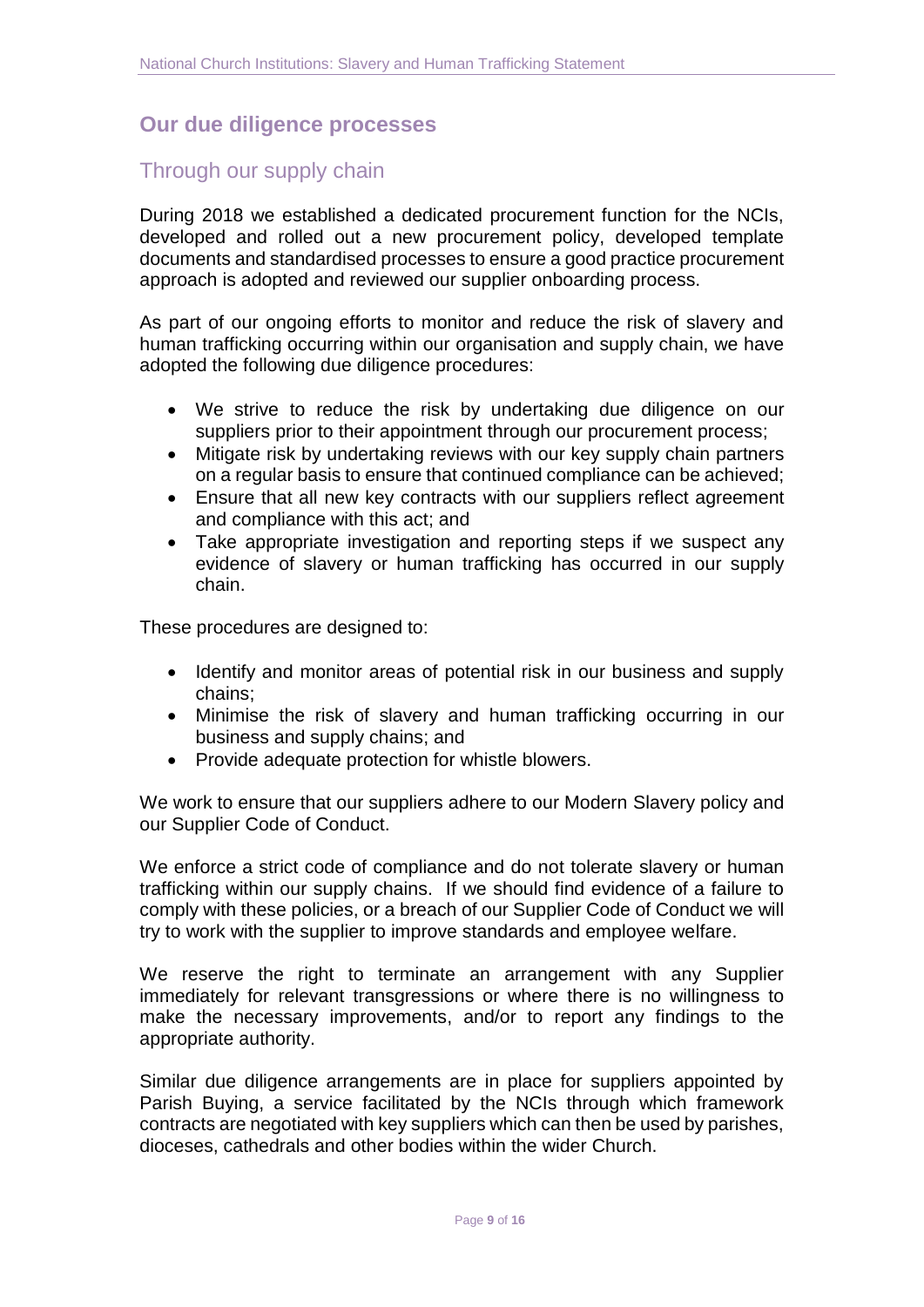## Through our investment partners

The NCIs are taking a number of steps actively to contribute towards the eradication of modern slavery and human trafficking through stewardship activities as investors.

The Church Commissioners, the Archbishops' Council and The Church of England Pensions Board are all members of the Church Investors Group ("CIG") which represents institutional investors from many mainstream Church denominations and church related charities, and together represent approximately £21bn of investment assets. Through the CIG, the NCIs engage with investee companies on a number of issues, with modern slavery being a key area of focus. Since 2012 the CIG has:

- Led engagement with three hotel chains on the risk of their facilities being used for child sex trafficking. This led to one company identifying issues through a newly commissioned audit and another developing and leading a training programme for franchise holders;
- Conducted initial awareness raising with FTSE350 constituent companies about the requirements of the Transparency in the Supply Chain provision of the Modern Slavery Act;
- Helped develop and used the Business and Human Rights Resource Centre's ranking report to encourage improvements at FTSE 100 companies who lagged their peers in responding to the Act;
- Engaged with supermarkets about The Clewer Initiative's Safe Car Wash app;
- Worked with UK-listed hospitality companies and global personal and household goods companies to promote 'the employer pays' principle so that migrant workers are not trapped in abusive working environments unable to pay back recruitment fees;
- Supported international investor initiatives on modern slavery in Canada, the USA and Australia; and
- Provided a submission to the Home Affairs Select Committee inquiry into the effectiveness of the Modern Slavery Act setting out the CIG's engagement experience.

Within their investment portfolios, the NCIs have portfolios of real asset investments and review the risks of modern slavery and human trafficking occurring at these assets. We train our staff to be alive to these risks when inspecting our assets.

We also review the Slavery and Human Trafficking Statements of the agents that the NCIs use across our property, rural land and forestry portfolios in the UK and instruct vigilance on modern slavery, including in contracts. We work collaboratively with other relevant third parties on modern slavery awareness and risks including police forces, local councils and other investors in property assets.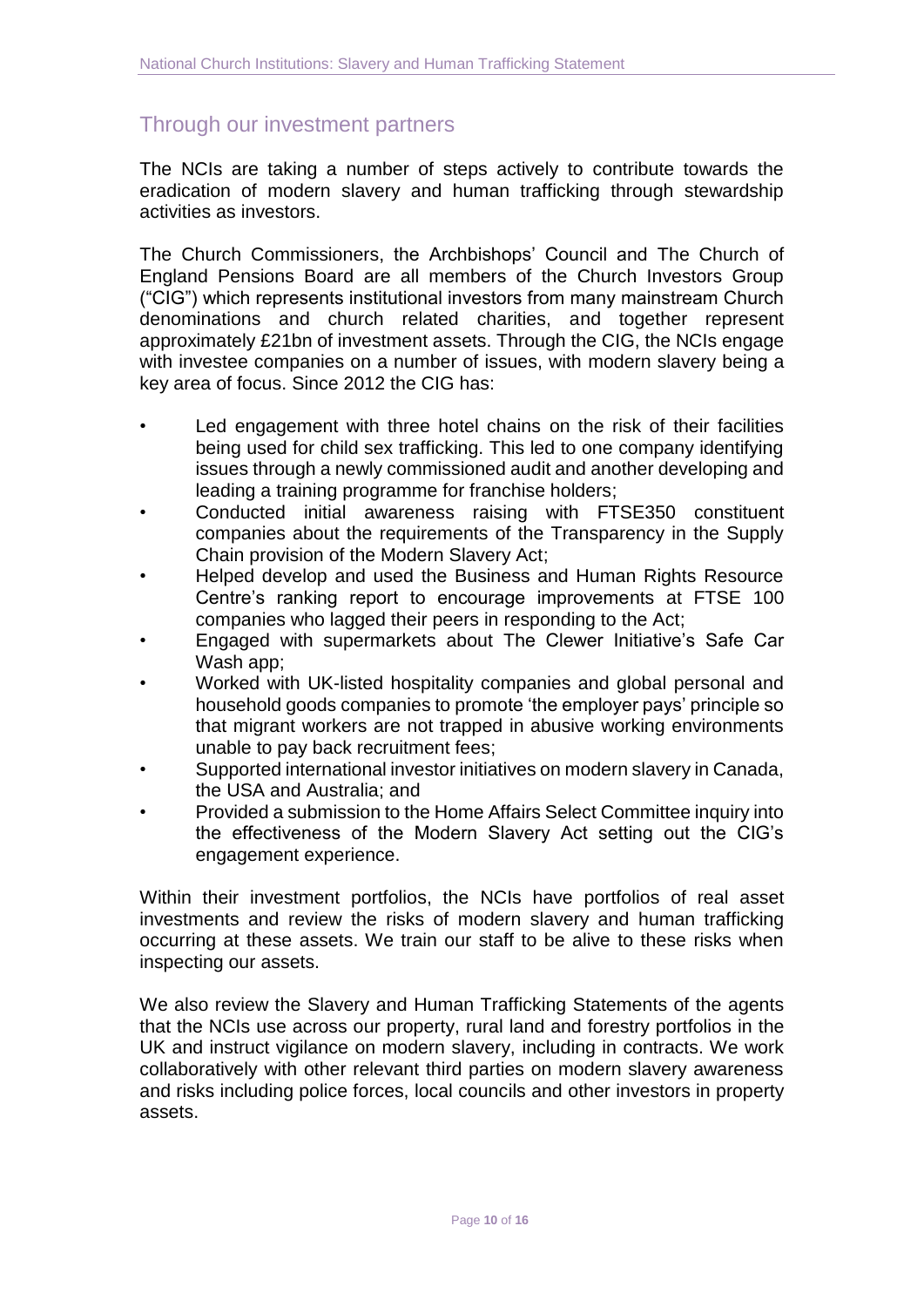## <span id="page-10-0"></span>**Other work by the Church**

#### Joint Declaration Against Modern Slavery

Churches from all denominations have been at the forefront of efforts to tackle modern slavery. In December 2014, Pope Francis, Archbishop Justin Welby, and representatives of Ecumenical Patriarch Bartholomew joined other faith leaders in signing a Joint Declaration Against Modern Slavery which included a declaration to work together to try and eradicate modern slavery across the world by 2020.

#### The Clewer Initiative

In 2017 The Clewer Initiative was launched as the Church of England's response to modern slavery. The Clewer Initiative's work involves enabling dioceses to develop strategies to raise awareness of modern slavery, identify victims, and support the survivors. They also run national campaigns such as Safe Car Wash, a smartphone app which enables users to identify the likelihood of modern slavery in their hand car wash and report their concerns.

Since launching, The Clewer Initiative has begun working actively with over 20 of the Church of England's 41 dioceses, on a variety of projects. These include training for those working with homeless people, resources for speaking about modern slavery in church, and Hidden Voices, a community development course designed to help a small group discern how they could respond to modern slavery in their area. The Clewer Initiative also runs a national network for sharing learning and best practice, which draws in 33 of the dioceses as well as partners from around the country.

Moving forward, The Clewer Initiative will continue to develop innovative and pioneering ways of helping the Church of England and wider society to make their communities free from modern slavery.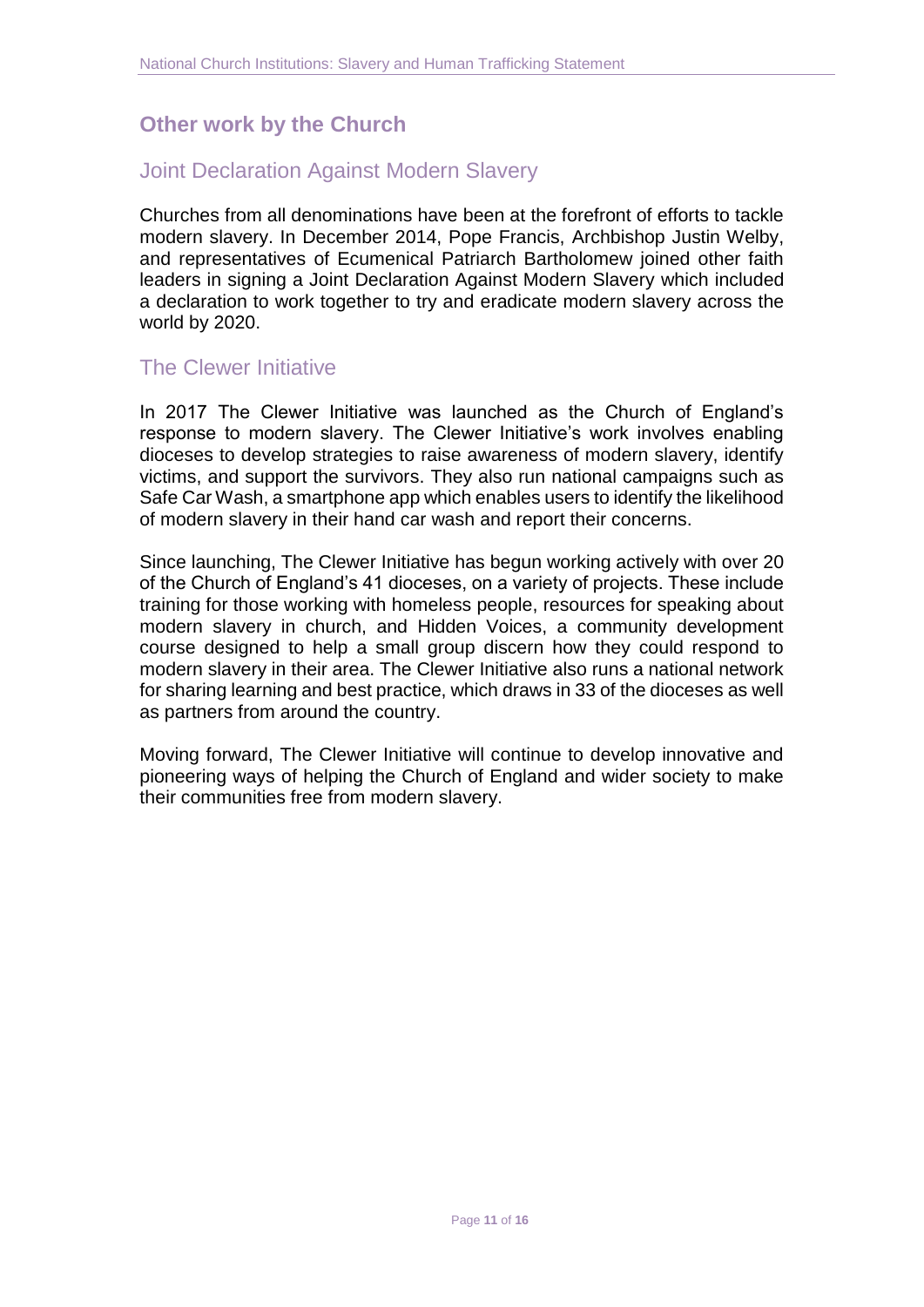# <span id="page-11-0"></span>**Actions and future commitments**

Following a review of current policies and processes we intend to undertake the following further steps during 2019 to minimise the risk of slavery or human trafficking from occurring in our organisations and supply chain:

- Implement a **modern slavery policy** for the NCIs
- Review and update our **whistleblowing policy**
- Issue a **supplier code of conduct** to all our major suppliers which sets out what we expect of them, including their response to issues of modern slavery
- Adopt a more formal **supplier approval process** which will include ensuring we receive assurances from new suppliers about the steps they take to address modern slavery in their organisations and supply chain
- Undertake a rolling review of **high risk / significant suppliers** to ensure that we have undertaken the same due diligence processes as we would for new suppliers
- Establish a central register of **contracts** to improve visibility of key supplier relationships and terms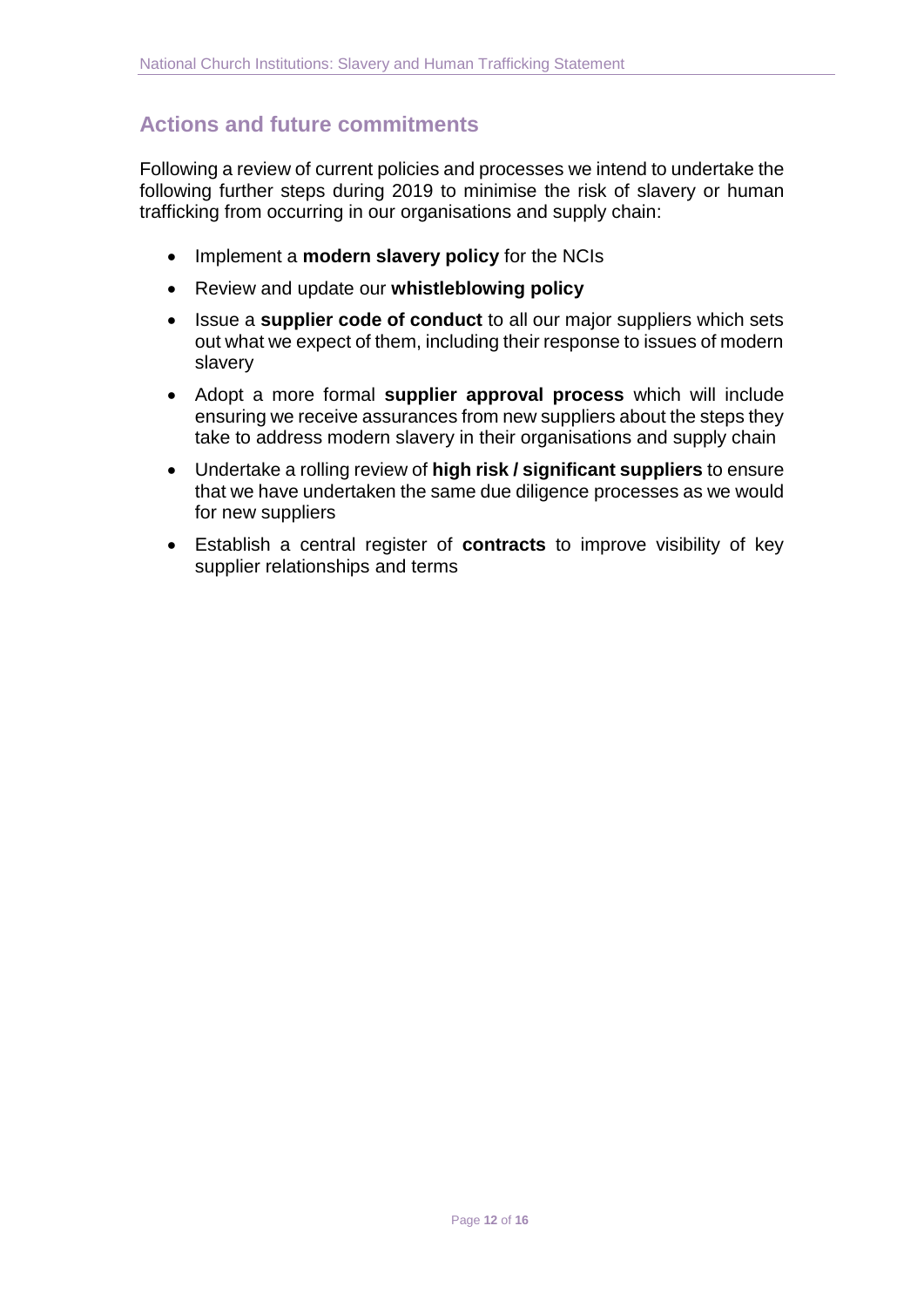# <span id="page-12-0"></span>**Appendix: About the National Church Institutions**

# The Church Commissioners for England

The Church Commissioners for England ("Church Commissioners") are a body corporate established in 1948 by the Church Commissioners Measure 1947 and are also a registered charity (No. 1140097). The organisation was formed by merging two bodies - Queen Anne's Bounty, formed in 1704 to support poorer clergy, and the Ecclesiastical Commissioners, set up in 1836 to administer several functions of the Church.

The Church Commissioners exist to support the work and mission of the Church of England today and for future generations, helping it to remain a Christian presence in every community.

They do this by managing a c.£8bn investment fund in a responsible and ethical way, using the money they make from their investments to:

- Provide funding for mission activities;
- Support dioceses with fewer resources with their ministry costs;
- Pay for bishops' ministry and some cathedral costs;
- Administer the legal framework for re-organising parishes and settling the future of closed church buildings;
- Pay clergy pensions for service prior to 1998; and
- Run the national payroll for serving and retired clergy.

Every year the Commissioners give over £200m to support the work of the Church of England, making them one of the largest charitable givers in the UK.

## The Archbishops' Council

The Archbishops' Council ("Council") is a body corporate established in 1999 by the National Institutions Measure 1998 and is also a registered charity (No. 1074857).

The Council exists to co-ordinate, promote, aid and further the work and mission of the Church of England. It does this by providing national support to the Church in dioceses and locally, working closely with the House of Bishops and other bodies of the Church.

The Council has nine core objectives:

- Evangelism: to bring more of the people of England to the faith of Christ through the Church of England;
- Discipleship: to strengthen the Christian faith and life of all who worship God in the Church of England;
- Ministry: to ensure there are sufficient ordained and lay ministers of the required gifts and qualities who are effectively deployed to enable the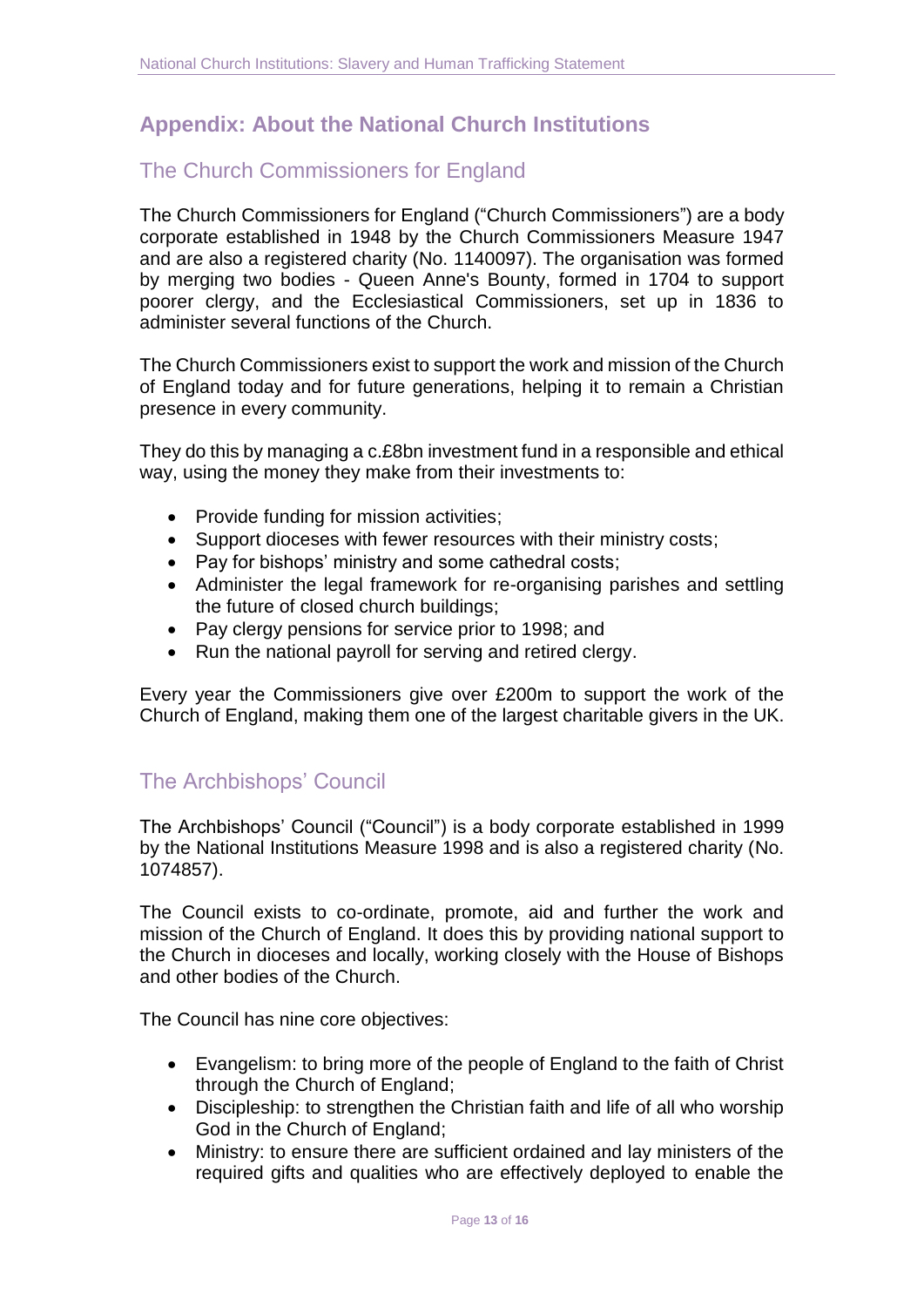Church of England to fulfil its mission, and to support those ministers in their calling, development, ministry and retirement;

- Common good: to contribute to transforming our society and communities more closely to reflect the Kingdom of God through loving acts of neighbourliness and service to all;
- Education: to promote high quality Christian education in Church of England schools and voluntary education settings, and through our Church contribution to other schools, colleges, further and higher education institutions;
- Resources for the Church: to help dioceses and cathedrals to be most effective in their mission, by providing cost-effective national and specialist services and advice;
- Safeguarding: to ensure all children and vulnerable adults are safe in the Church;
- Governance: to operate the national governance arrangements of the Church of England as cost-effectively as possible in pursuit of the Church's mission; and
- A Church for all people: to be a Church that can provide a home for all people in England.

## The Church of England Pensions Board

The Church of England Pensions Board ("Board") is a body corporate established in 1926 now governed by the Church of England Pensions Measure 2018 and is also a registered charity (No. 236627).

The Board provides retirement services for those who have served or worked for the Church of England. To provide these services it:

- acts as corporate trustee of three multi-employer pension schemes and administers pensions for around 40,000 people across more than 500 employers;
- manages pension funds in excess of £2.5bn;
- operates the Church's Housing Assistance for Retired Ministry (CHARM) scheme, designed to assist retiring clergy leaving tied accommodation and who have not been able to make their own provision for somewhere to live in retirement; and
- operates supported housing schemes for those retired clergy and their dependants who wish to live as independently as possible in a caring Christian community.

The Board also manages the Secretariat to the Ethical Investment Advisory Group ("EIAG") on behalf of the Church of England's National Investing Bodies ("NIBs") (the Commissioners, the Board, and the CBF Church of England Funds managed by CCLA Investment Management Ltd). The role of the EIAG is to advise the NIBs on ethical investment policies.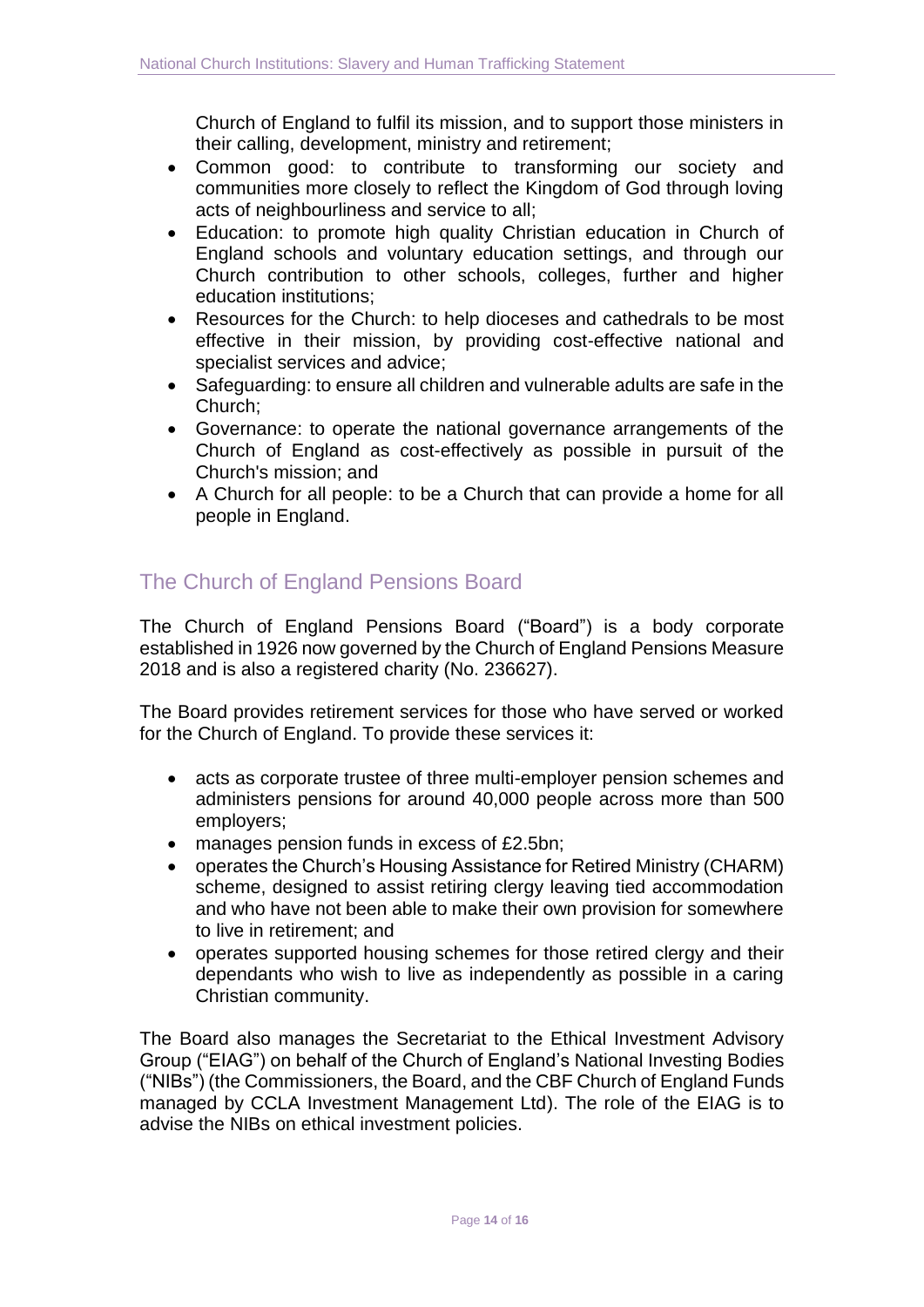In addition, the EIAG supports the Commissioners and the Board directly by:

- engaging with companies on ethical issues; and
- overseeing proxy voting at company general meetings.

### Church of England Central Services

Church of England Central Services ("ChECS") is a company limited by guarantee established in 2013 (Company No. 8776679) and is also a registered charity (No. 1155158).

ChECS is jointly controlled by its three members which are the three main NCIs (the Commissioners, the Council, and the Board). ChECS exists to provide cost-effective shared services to the NCIs and other related Church bodies and provides the following services: Finance, IT, HR, Office Services, Records Management, Legal, Communications and Risk Management, and Internal Audit.

## The National Society for Promoting Religious Education

The National Society for Promoting Religious Education is a body corporate established in 1811, incorporated by Royal Charter in 1817, and is also a registered charity (No. 313070).

It was established to provide schools for poor children and today it promotes and resources nearly 5,000 Church of England and Church in Wales schools through:

- negotiating with the government and other national agencies to maintain and develop the contribution of church schools to public education in England and Wales;
- supporting and advising diocesan education teams on legal and technical, curriculum and ethos issues; and
- working closely with the Church of England Board of Education to contribute a Christian perspective to educational debate.

#### Archbishop of Canterbury / Lambeth Palace

The Archbishop of Canterbury is a corporation sole. The office was established by St Augustine in 597 and the current Archbishop is the 105<sup>th</sup> holder of the office. Lambeth Palace was acquired by the Archbishop of Canterbury in around 1200. The Palace is now owned by the Commissioners but is still the London home of the Archbishop, his family, and two religious communities. It is the centre of the Archbishop's ministry, worship, and hospitality and serves as the office of his staff.